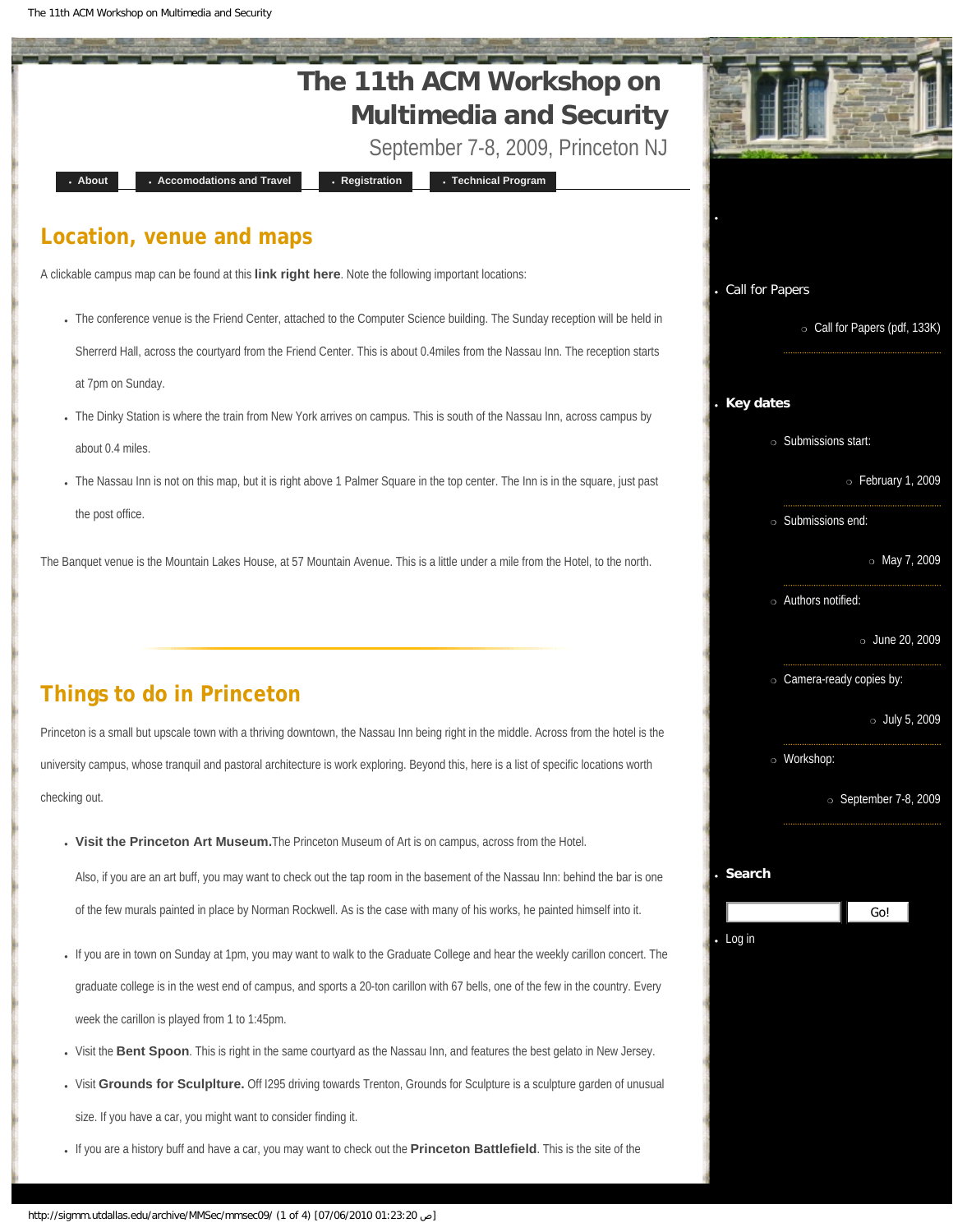**[battle of Princeton](http://en.wikipedia.org/wiki/Battle_of_Princeton)**, a turning point in the American revolutionary war. The site includes a small museum, and a

replanted shoot from the Mercer Oak (Gen. Hugh Mercer died at the foot of this tree, which finally fell down from strong winds in 2002.)

• See if you can find the steganographic message concealed in the exterior of the Computer Science building. This is the brick building merged with the Friend Center, our conference venue. Hint: the message payload is small, and it isn't anything you don't already know.

# **[Registration Open](#page-15-0)**

Registration is open for ACM MMSEC 2009, at **[the RegOnline online registration site](https://www.regonline.com/63383_127532J)**.

The registration fees are as follows:

| <b>Before August 15</b> |          | <b>After August 15</b> |          | <b>Students</b> |          |
|-------------------------|----------|------------------------|----------|-----------------|----------|
| <b>ACM/SIG member</b>   | \$335.00 | <b>ACM/SIG member</b>  | \$385.00 | Student         | \$200.00 |
| Non-member              | \$385.00 | Non-member             | \$435.00 |                 |          |

# **[MM&SEC 2009](#page-16-0)**

### **NOTE: The submission deadline has been extended to May 7, 2009.**

The 11th ACM workshop on Multimedia and Security will be held in Princeton, New Jersey, USA on September 7th and 8th of 2009.

# **OBJECTIVES**

- Discussion of emerging technologies in digital multimedia authentication, encryption, identification, fingerprinting, steganography and steganalysis, secure multimedia networking and biometric user authentication.
- Identification of critical high impact research problems addressing specific deficiencies in the field of secure multimedia distribution and consumption.
- Formulation of target applications of identified technologies in both the commercial, civilian, and military sectors.
- Exposition of legal, business and technology policy issues relevant to multimedia security.

# **Scope**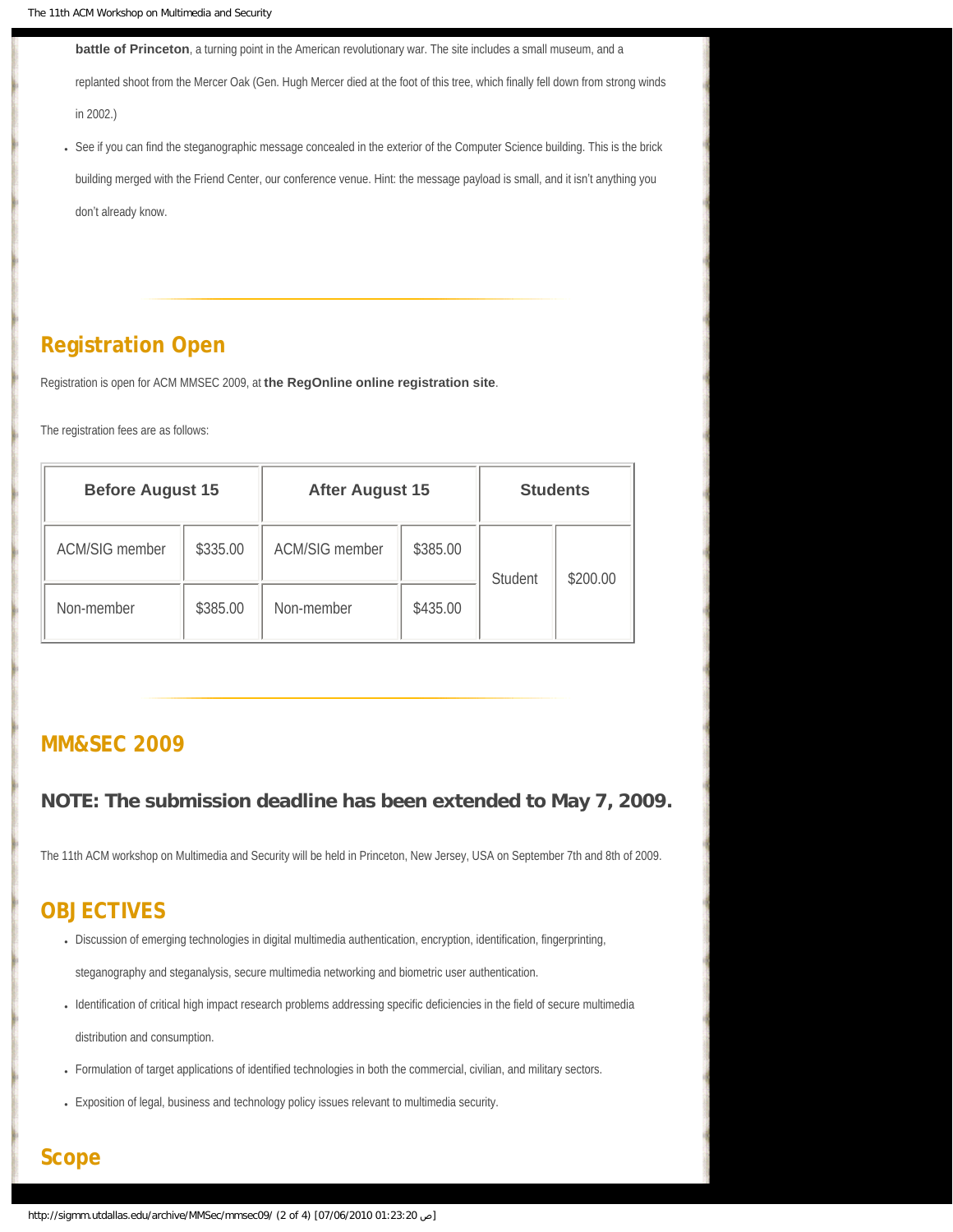The 11th ACM Workshop on Multimedia and Security Papers addressing security in multimedia processing, transmission, and consumption are welcomed. Both theoretical concepts dealing with fundamental performance issues and application-oriented contributions within this scope will be considered. Software and hardware demonstrations are highly encouraged. Topics include, but are not limited to: Topics include, but are not limited to, • Multimedia watermarking, fingerprinting and identification. • Multimedia authentication and encryption. Signal processing in encrypted domains. • Steganography and steganalysis. • Data hiding in biometrics, security issues of biometrics, biometric template protection, security in multimodal and multifactor authentication. • Practical systems exhibiting data hiding characteristics. • Digital media forensics. • Multimedia network protection, privacy and security. • Secure multimedia system design, trusted computing, and protocol security. • Security evaluation and benchmarks. • Emerging applications. • Legal and business issues as well as their interaction with technological development. ● Issues of technology policy and public policy in multimedia security, for example DRM, copyright, privacy, interoperability and

accessibility.

# **Paper submission and templates**

The ACM formatting rules and templates can be found at

**<http://www.acm.org/sigs/pubs/proceed/template.html>**. Full papers should be 6–10

pages long, short papers 4–6 pages long.

To submit a paper, visit our submission site at **<https://cmt.research.microsoft.com/ACMMMS2009/>**. Create a new user

account,

login, and follow the submission instructions.

These instructions can also be found on the submissions tab at the top of the page.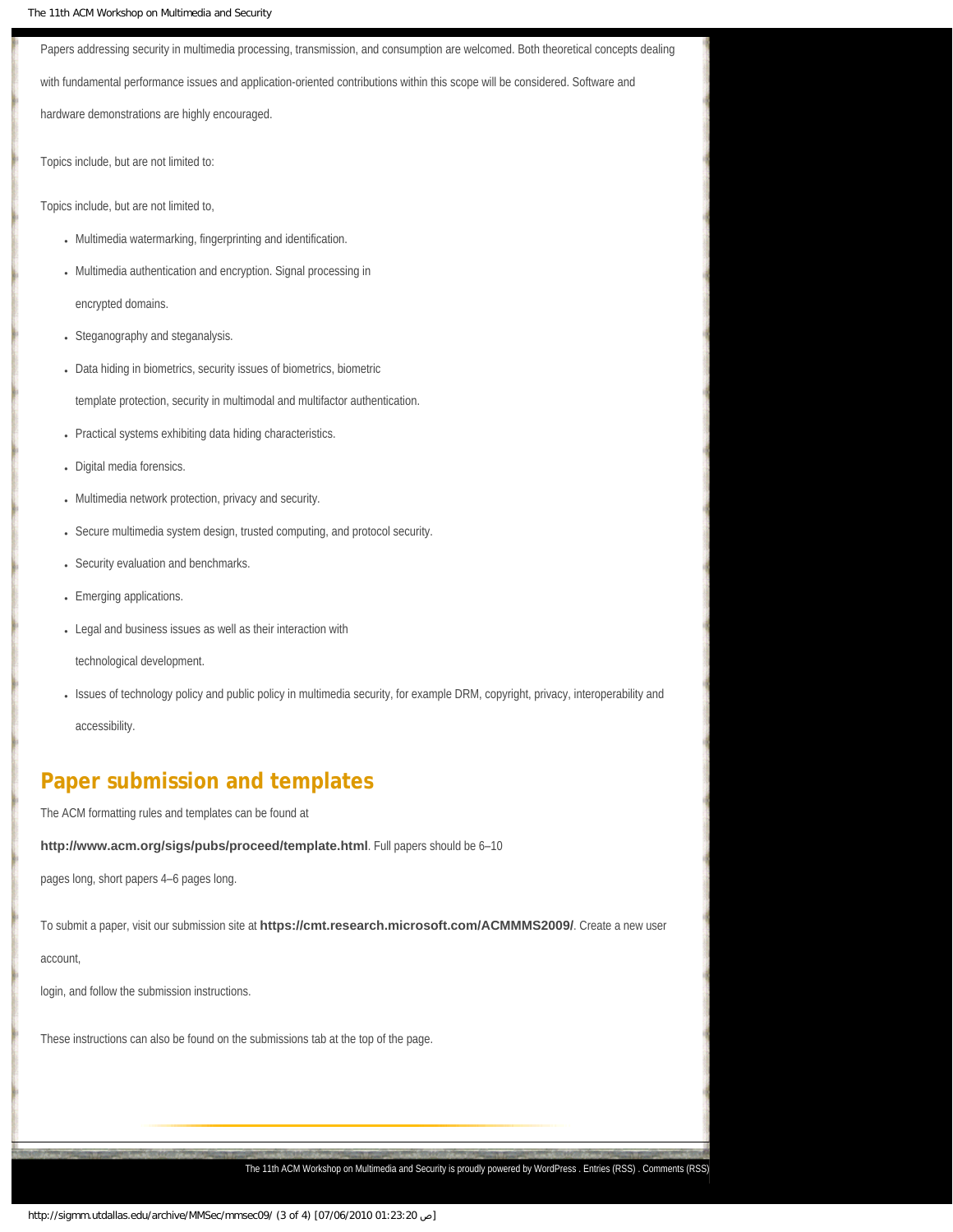The 11th ACM Workshop on Multimedia and Security » About

<span id="page-3-0"></span>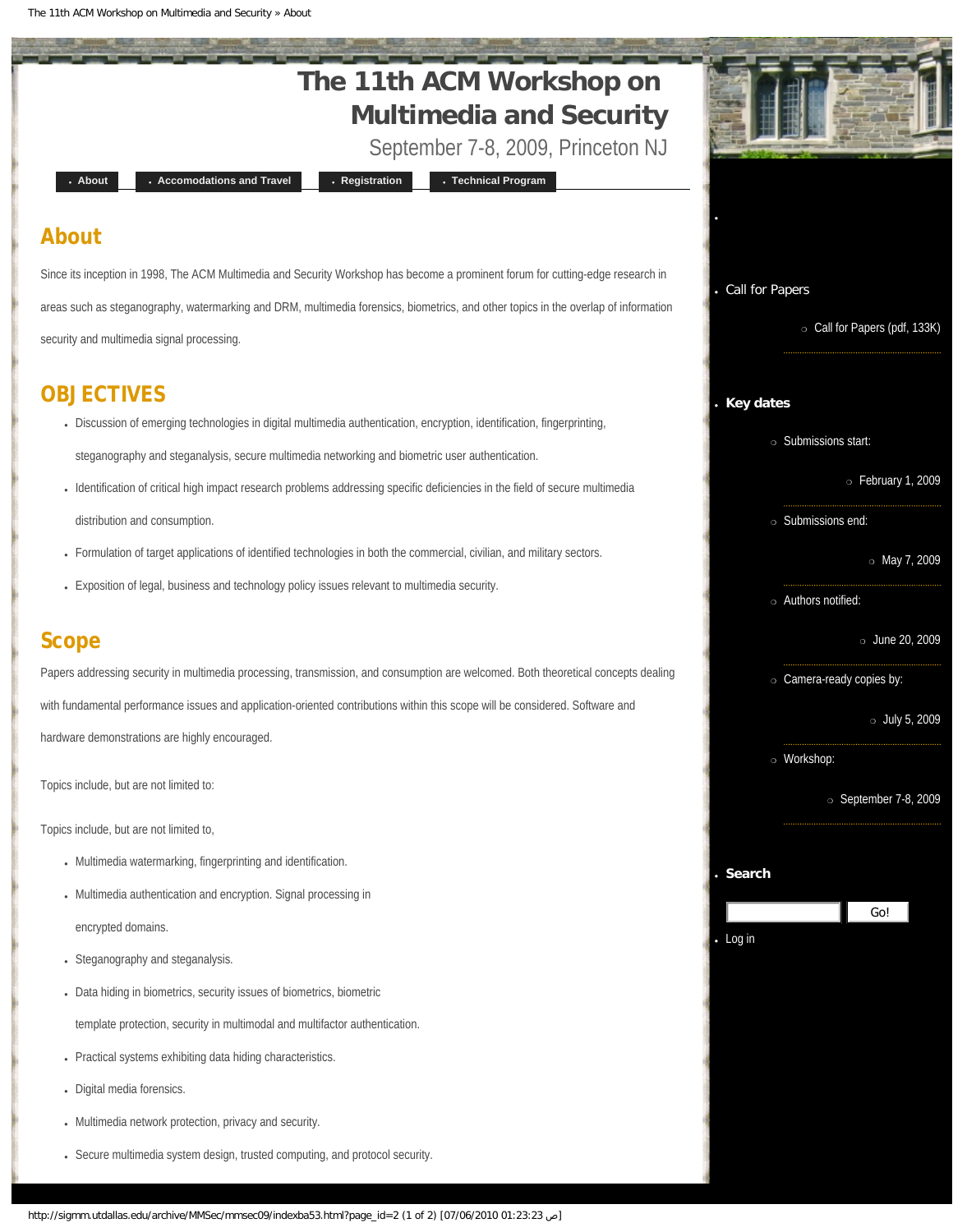The 11th ACM Workshop on Multimedia and Security » About

- Security evaluation and benchmarks.
- Emerging applications.
- Legal and business issues as well as their interaction with

technological development.

• Issues of technology policy and public policy in multimedia security, for example DRM, copyright, privacy, interoperability and

accessibility.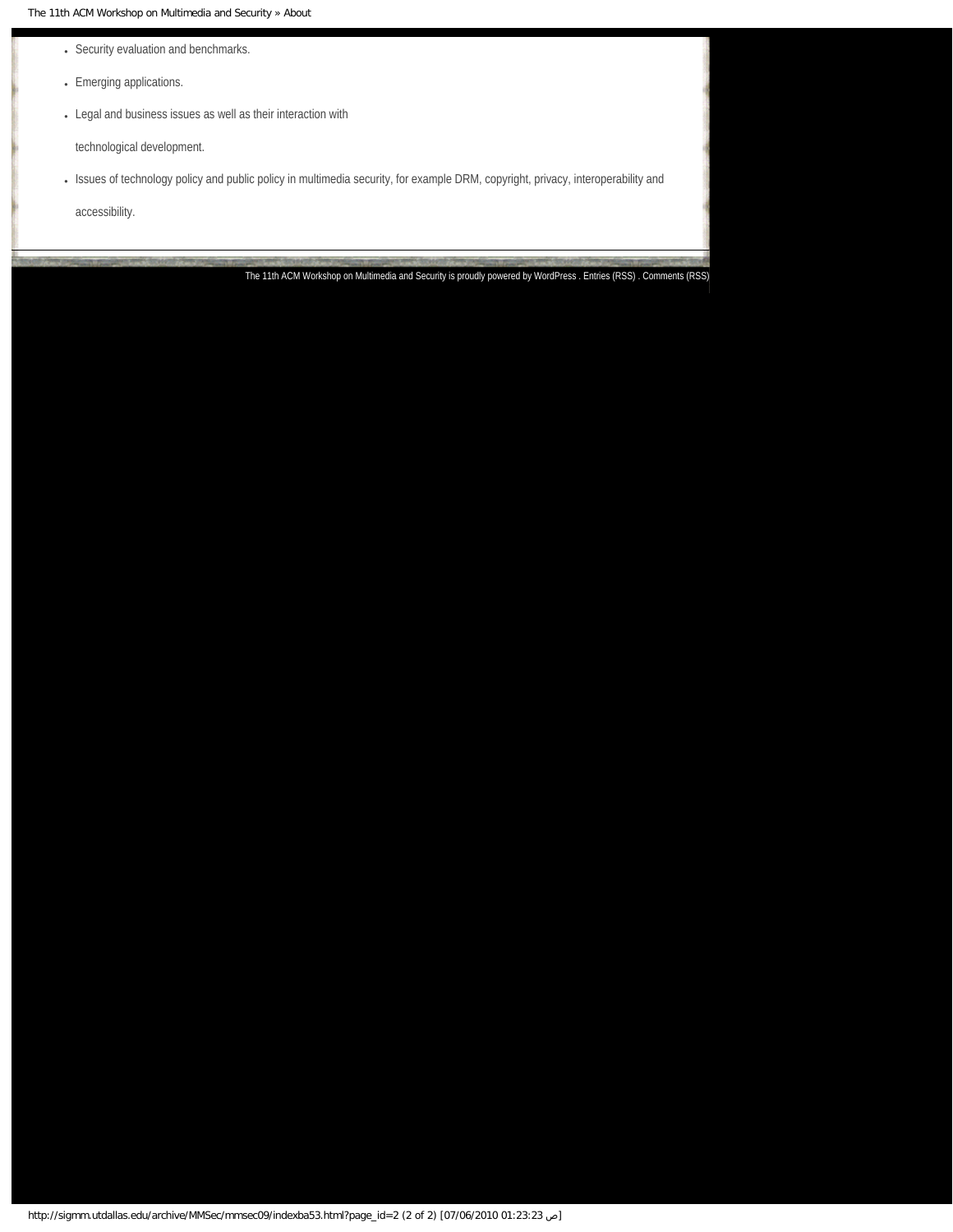The 11th ACM Workshop on Multimedia and Security » Accomodations and Travel

<span id="page-5-0"></span>

International Airport. From Newark, one takes the NJ Transit rail to Princeton Junction; the "dinky" train then travels the remaining leg to campus.

From Philadelphia Airport, one takes the SEPTA R1 line to 30th street station, switching to the R7 line to Trenton, New Jersey. In Trenton station, switch to the NJ Transit line north to Princeton Junction.

**[NJ Transit home page](http://www.njtransit.com/)**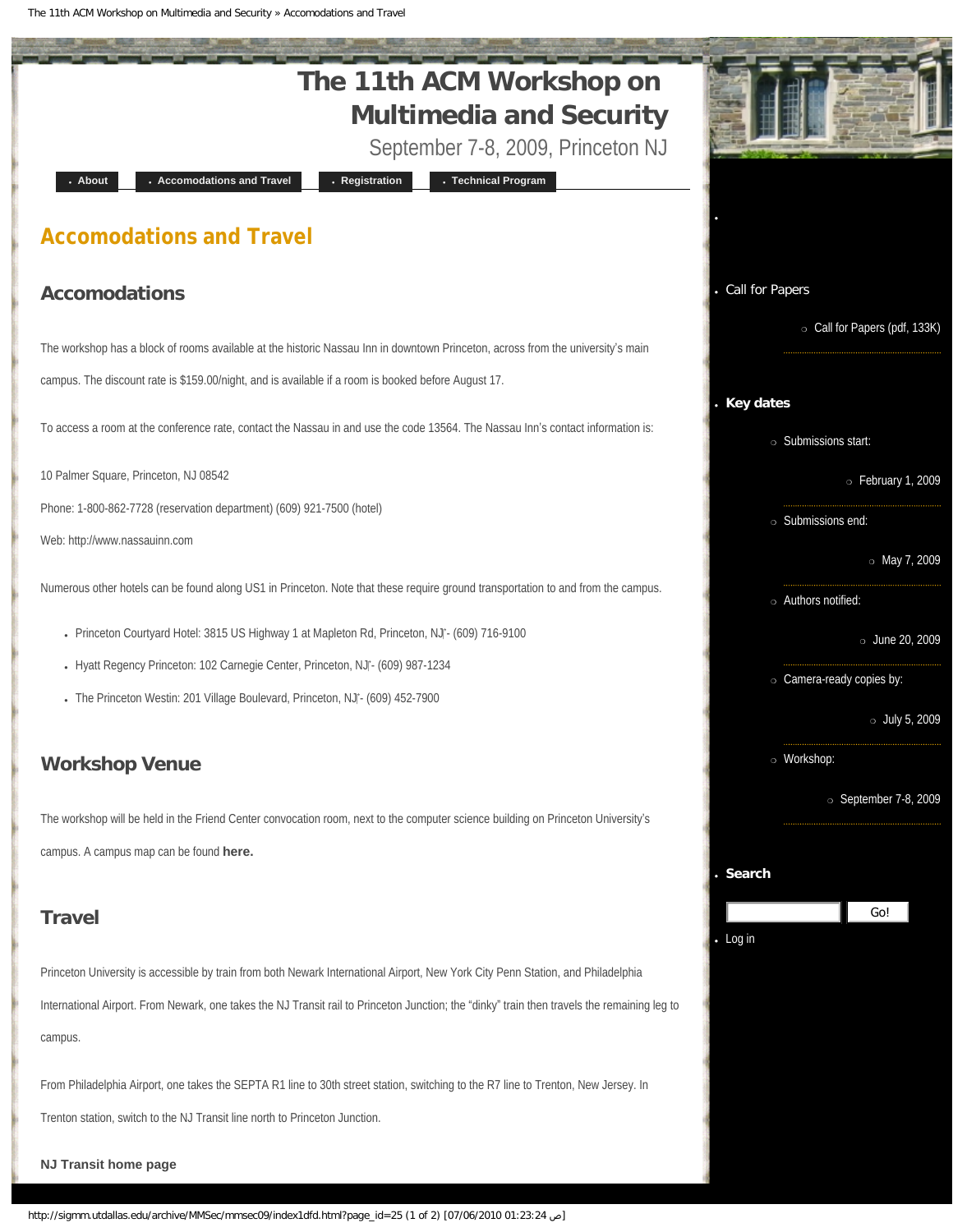### **[SEPTA home page](http://www.septa.com/)**

The Princeton Train station is on the east side of campus, on University Place near Alexander Street. The Hotel is on the north edge of

campus, approximately 1km from the train station.

### **Public Transportation**

Princeton has little in the way of public transportation, beyond the rail system connecting the town to the cities of New York and

Philadelphia. Travel within the city is on foot or by car. While the city is relatively compact, those who choose a hotel outside of the town

are advised to rent a car.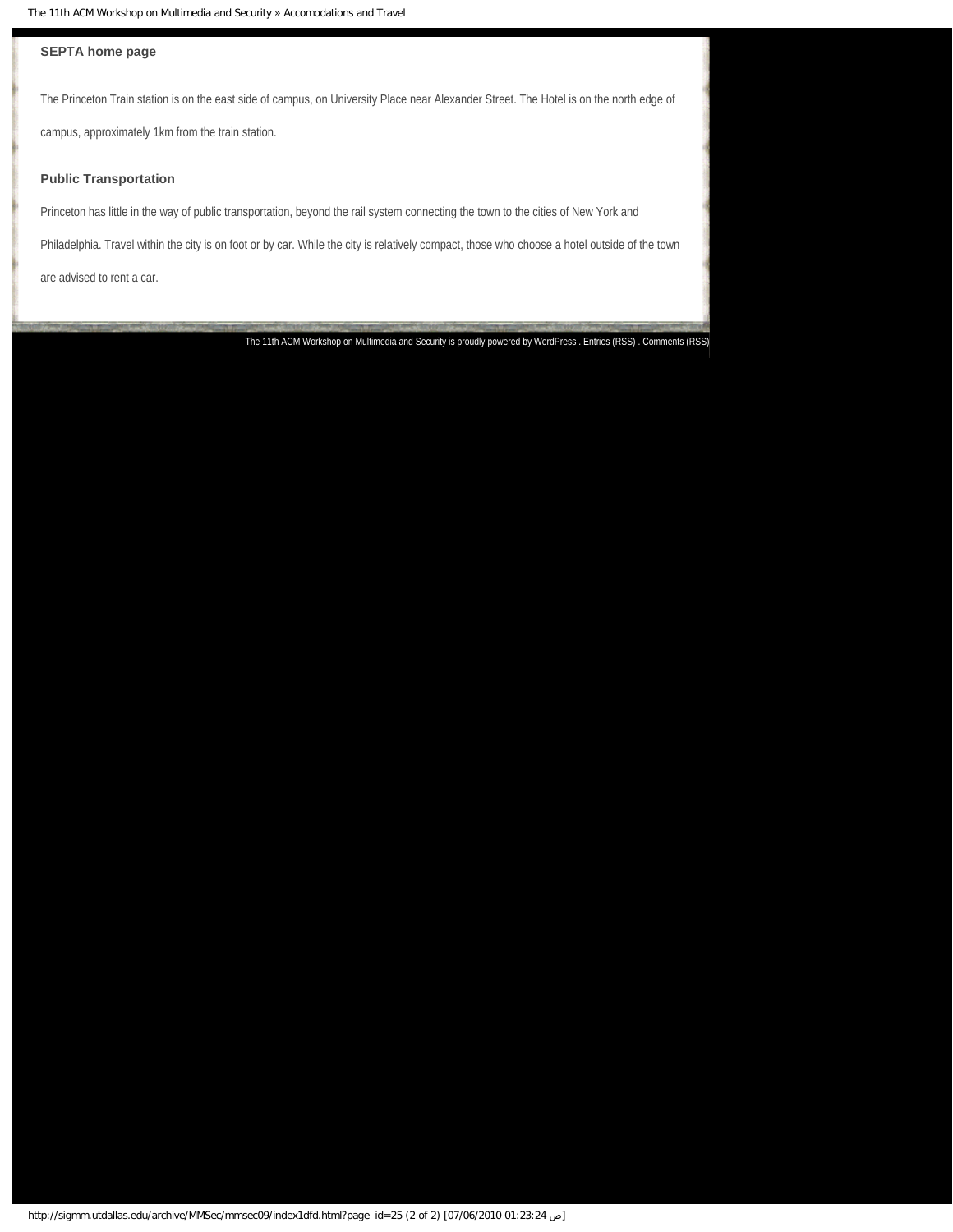The 11th ACM Workshop on Multimedia and Security » Registration

<span id="page-7-0"></span>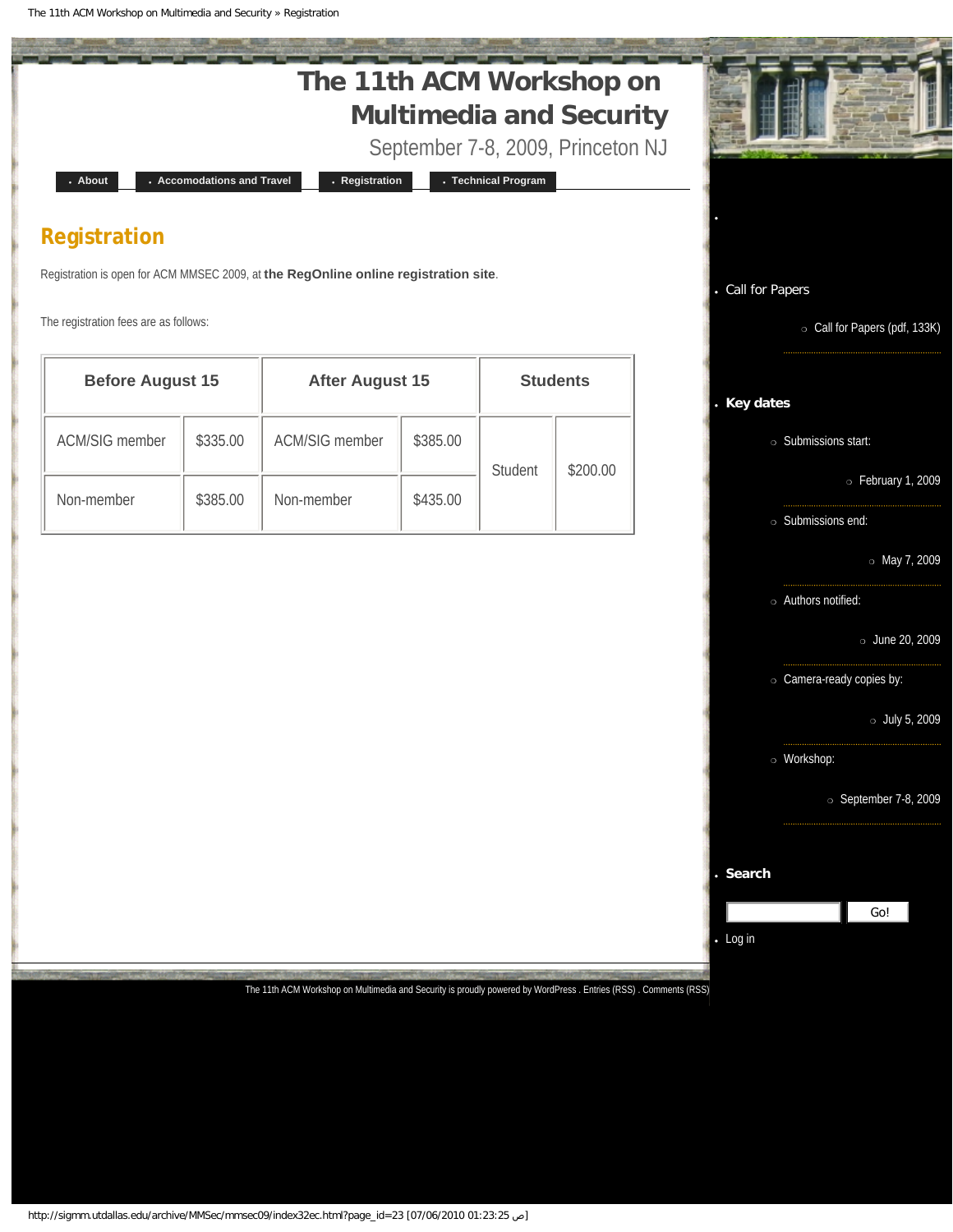The 11th ACM Workshop on Multimedia and Security » Technical Program

<span id="page-8-0"></span>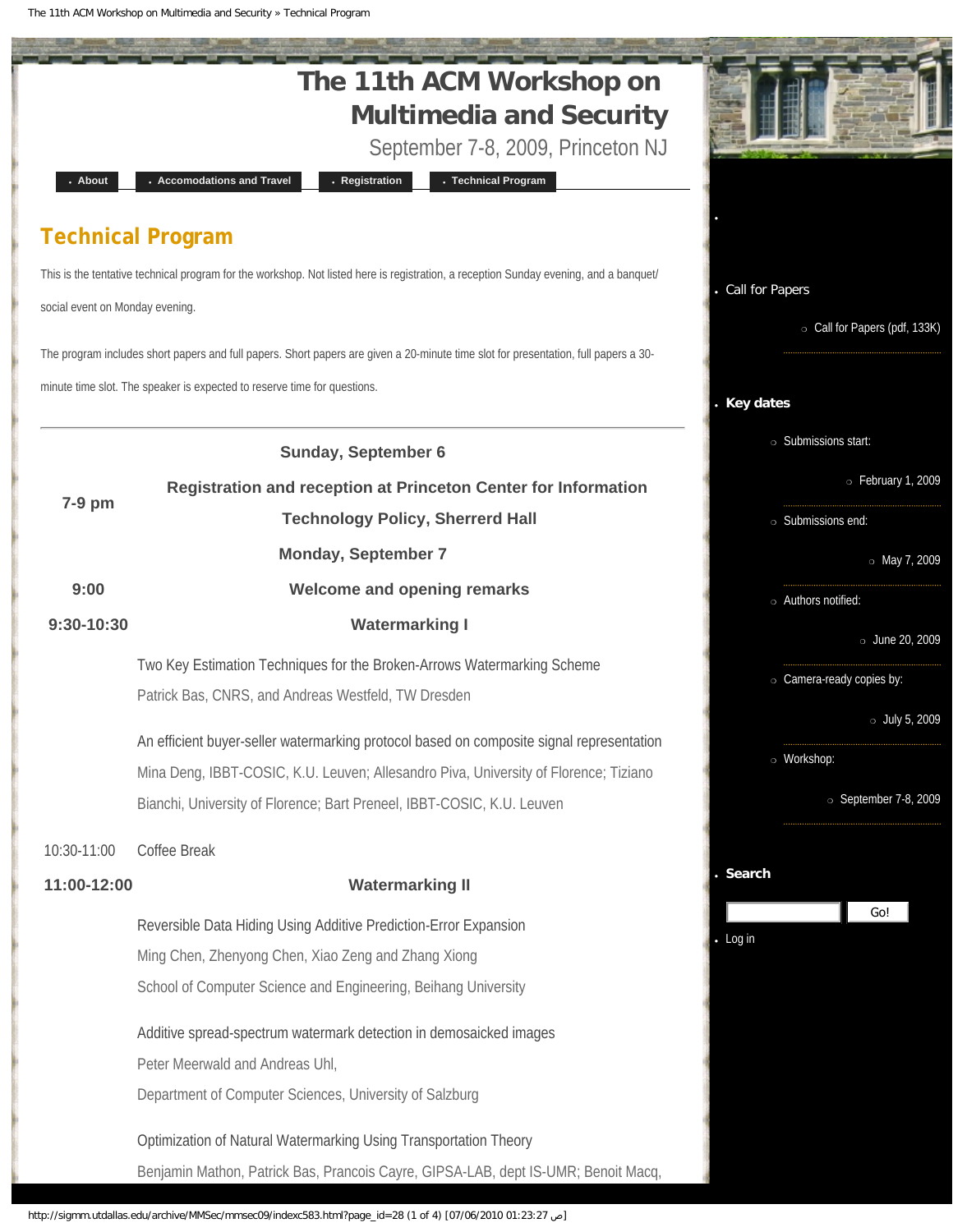|               | <b>TELE</b>                                                                                                     |  |  |  |  |  |
|---------------|-----------------------------------------------------------------------------------------------------------------|--|--|--|--|--|
| 12:00-1:30    | Lunch                                                                                                           |  |  |  |  |  |
| $1:30-2:50$   | <b>Forensics I</b>                                                                                              |  |  |  |  |  |
|               | Exposing Digital Forgeries in Video by Detecting Double Quantization                                            |  |  |  |  |  |
|               | Weihong Wang and Hany Farid, Department of Computer Science, Dartmouth College                                  |  |  |  |  |  |
|               | Unweighted Fusion in Microphone Forensics using a Decision Tree and Linear Logistic<br><b>Regression Models</b> |  |  |  |  |  |
|               | Christian Kraetzer, Maik Schott, and Jana Dittmann, Department of Computer Science,                             |  |  |  |  |  |
|               | Research Group Multimedia and Security Otto-von-Guericke-University of Magdeburg,<br>Germany                    |  |  |  |  |  |
|               | MP3 Bit Rate Quality Detection through Frequency Spectrum Analysis                                              |  |  |  |  |  |
|               | Brian D'Alessandro and Yun Q. Shi, New Jersey Institute of Technology                                           |  |  |  |  |  |
| $2:50-3:20$   | Coffee Break                                                                                                    |  |  |  |  |  |
| $3:20 - 4:50$ | <b>Steganalysis</b>                                                                                             |  |  |  |  |  |
|               | <b>Calibration Revisited</b>                                                                                    |  |  |  |  |  |
|               | Jan Kodovský and Jessica Fridrich, SUNY Binghamton                                                              |  |  |  |  |  |
|               | Steganalysis by Subtractive Pixel Adjacency Matrix                                                              |  |  |  |  |  |
|               | Tomáš Pevný and Patrick Bas,                                                                                    |  |  |  |  |  |
|               | INPG - Gipsa-Lab; and Jessica Fridrich, SUNY Binghamton                                                         |  |  |  |  |  |
|               | The Square Root Law Requires a Linear Key                                                                       |  |  |  |  |  |
|               | Andrew Ker, Oxford University Computing Laboratory                                                              |  |  |  |  |  |
| 6:30pm        | <b>Banquet at the Mountain Lakes House, Princeton</b>                                                           |  |  |  |  |  |
|               | <b>Tuesday, September 8</b>                                                                                     |  |  |  |  |  |
| $9:00-10:00$  | <b>Fingerprinting</b>                                                                                           |  |  |  |  |  |
|               | Performance Study and Improvement on ECC-based Binary Anti-Collusion Forensic Code<br>for Multimedia            |  |  |  |  |  |
|               | W. Sabrina Lin, ECE Department, University of Maryland; Shan He and Jeffrey Bloom,                              |  |  |  |  |  |
|               | Content Security Research Group, Thomson Corporate Research                                                     |  |  |  |  |  |
|               | EM decoding of Tardos traitor tracing codes                                                                     |  |  |  |  |  |
|               | Teddy Furon, Thomson Security Lab; and Luis Pérez-Freire, Gradiant, ETSI Telecom.,<br>Lagoas Marcosende s/n     |  |  |  |  |  |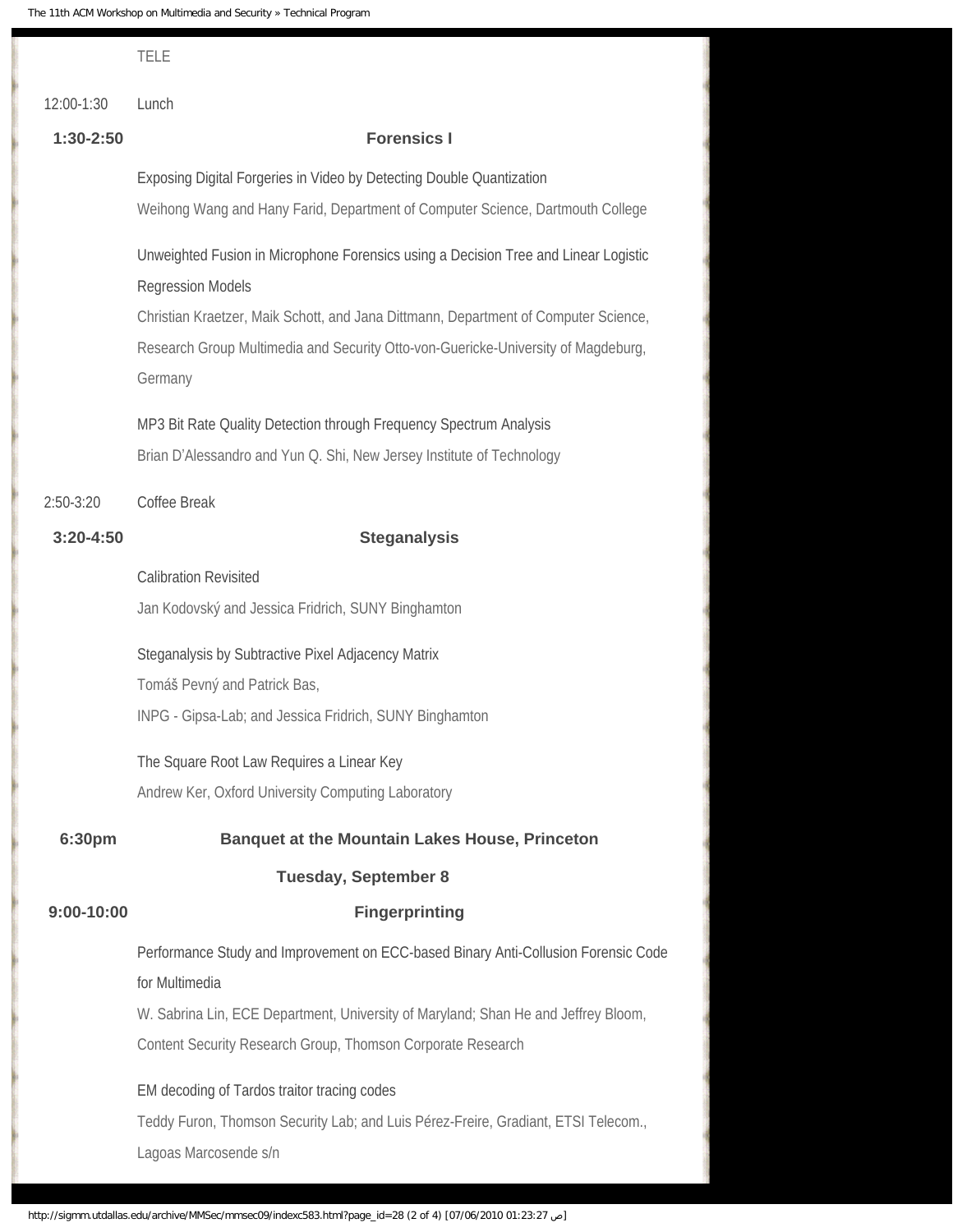# 10:00-10:30 Coffee Break

### **10:30-11:50 Forensics II**

Detection of Seam Carving and Localization of Seam Insertions in Digital Images Anindya Sarkar, Lakshmanan Nataraj and B. S. Manjunath, Vision Research Laboratory, University of California, Santa Barbara

### Defeating Fake-Quality MP3

Rui Yang,

School of Information Science and Technology Sun Yat-sen University; Yun Q. Shi, Department of Electrical and Computer Engineering, New Jersey Institute of Technology; and Jiwu Huang, School of Information Science and Technology, Sun Yat-sen University

# A Pixel-Based Digital Photo Authentication Framework via Demosaicking Inter-Pixel Correlation

Cheng Jin, Dept. Computer Science and Engineering, Shanghai Jiaotong University; Na Fan, Department of Electrical Engineering, East China Normal University; Yizhen Huang, Computer Sciences Department, University of Wisconsin-Madison

### 12:00-1:30 Lunch

### **1:30-2:50 Steganography**

Less detectable JPEG steganography method based on heuristic optimization and BCH syndrome coding Vasiliy Sachnev, Hyoung Joong Kim and Rongyue Zhang, Korea University, CIST Graduate School of Information Management and **Security** 

### Improved Embedding Based on a Set of Cover Images

Elke Franz, Stefan Rönisch and Robert Bartel, Dresden University of Technology Institute for System Architecture

A Supraliminal Channel in a Wireless Phone Application Scott Craver and Enping Li, Binghamton University

### 2:50-3:20 Coffee Break

**3:20-4:30 Encryption**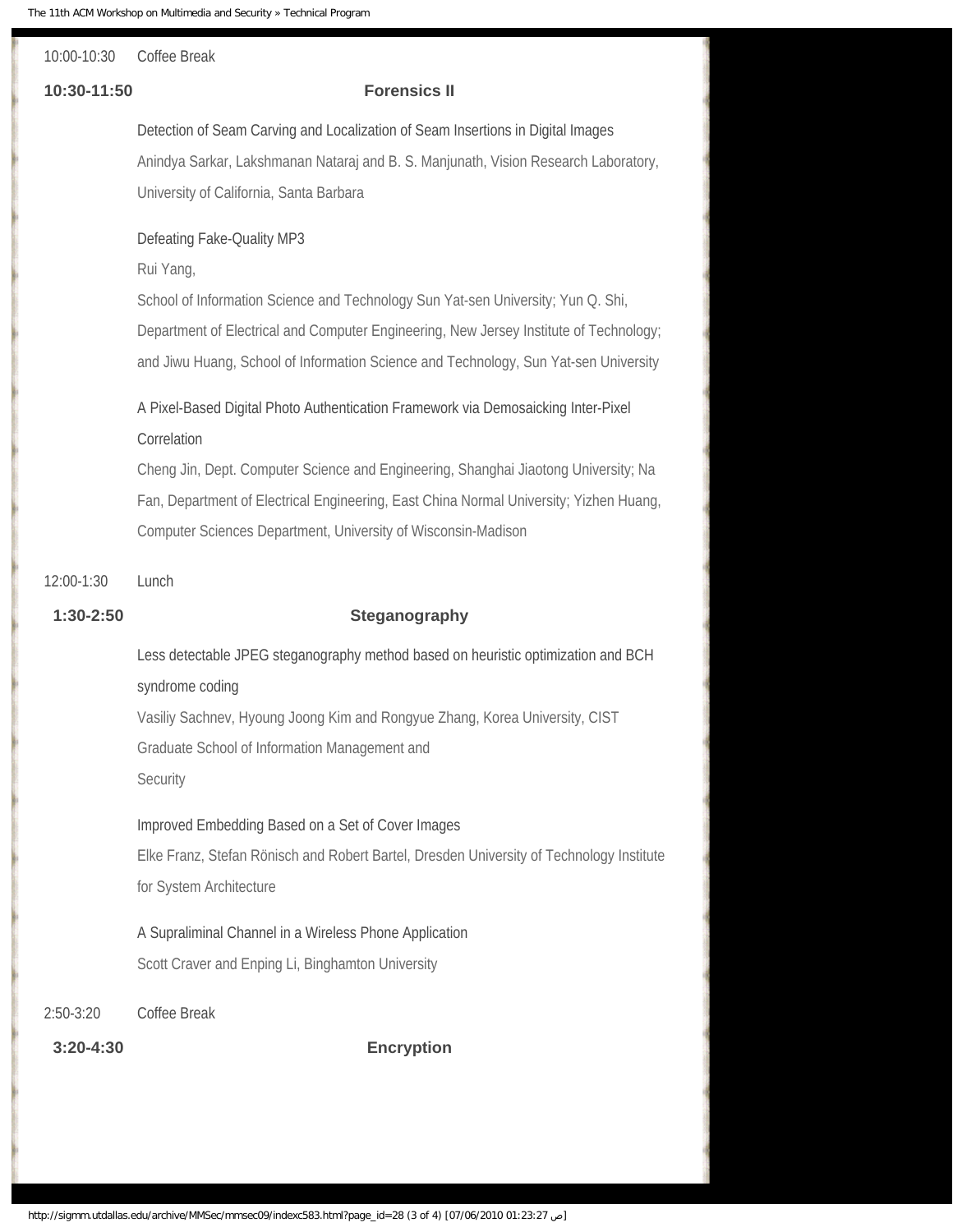Entropy Codec Based on Evolutionary MHT and Its Application in Video Encryption Yun Cao, Xianfeng Zhao and Dengguo Feng, State Key Laboratory of Information Security, Information Security Institute of Software, Chinese Academy of Sciences

Selective Encryption of the MC EZBC Bitstream for DRM Scenarios Heinz Hofbauer and Andreas Uhl, Department of Computer Sciences, University of Salzburg

BLINK: Pixel-Domain Encryption for Secure Document Management Idris Atakli, Qing Wu, Yu Chen and Scott Craver, Binghamton University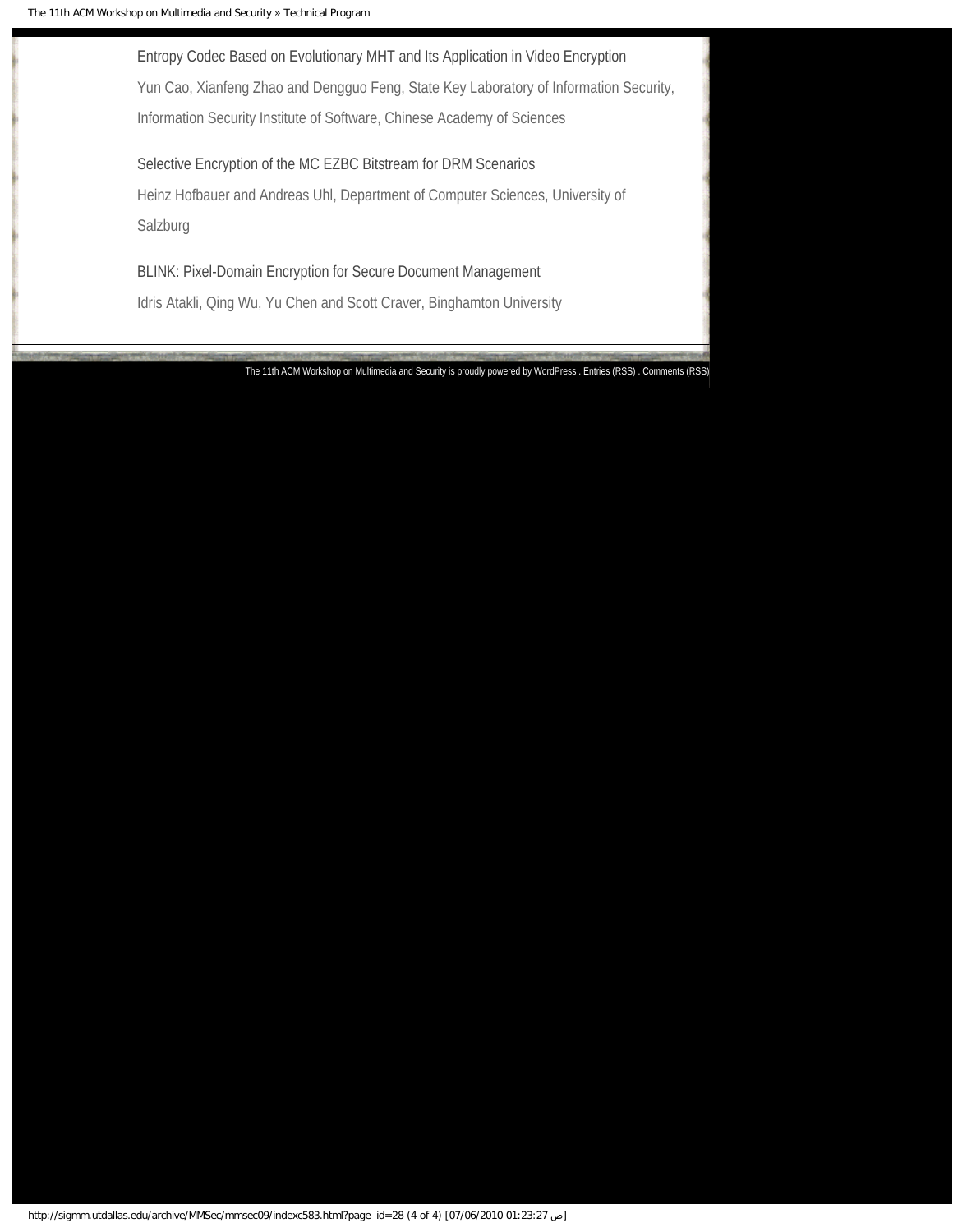The 11th ACM Workshop on Multimedia and Security » Blog Archive » Location, venue and maps

<span id="page-12-0"></span>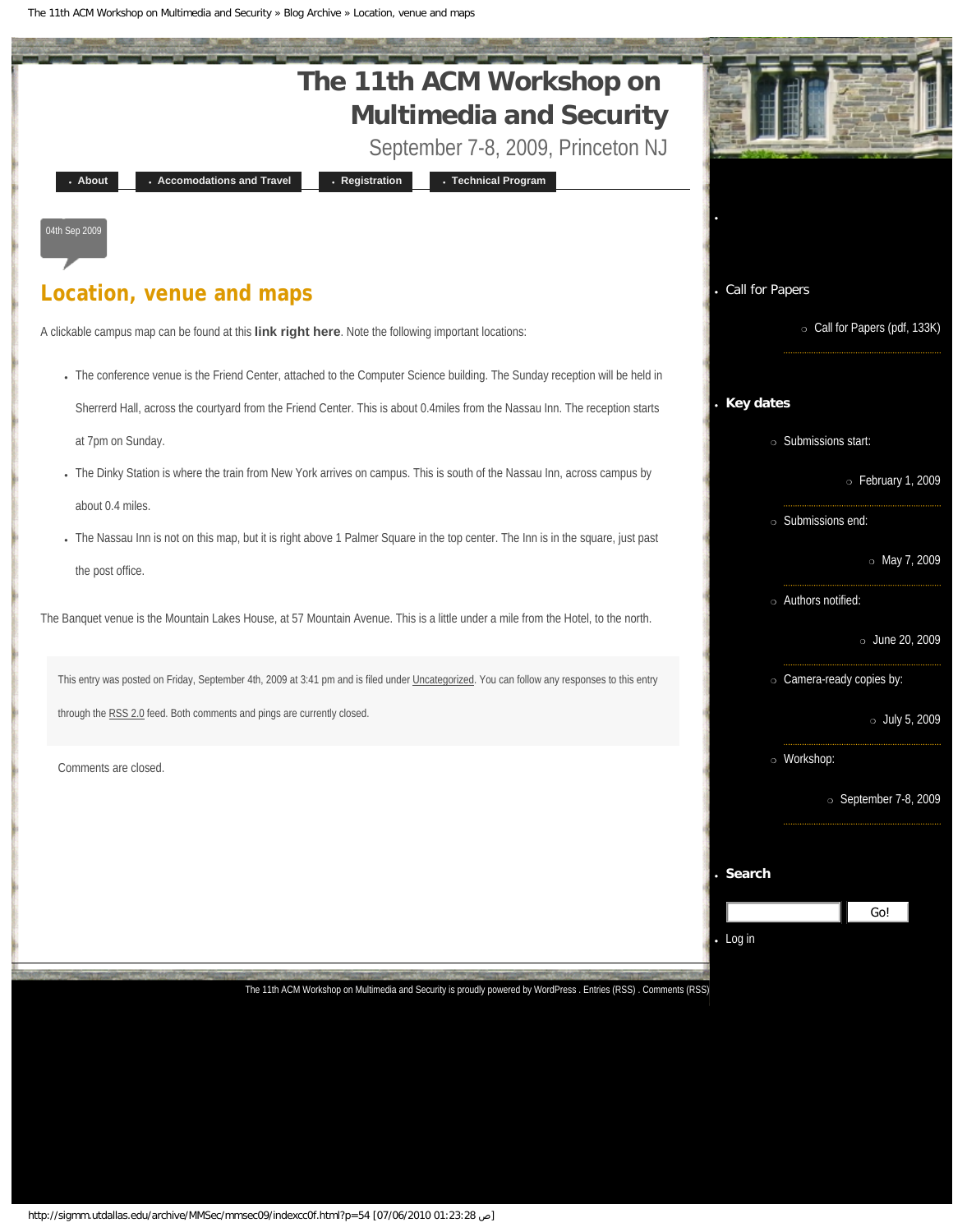The 11th ACM Workshop on Multimedia and Security » Blog Archive » Things to do in Princeton

<span id="page-13-0"></span>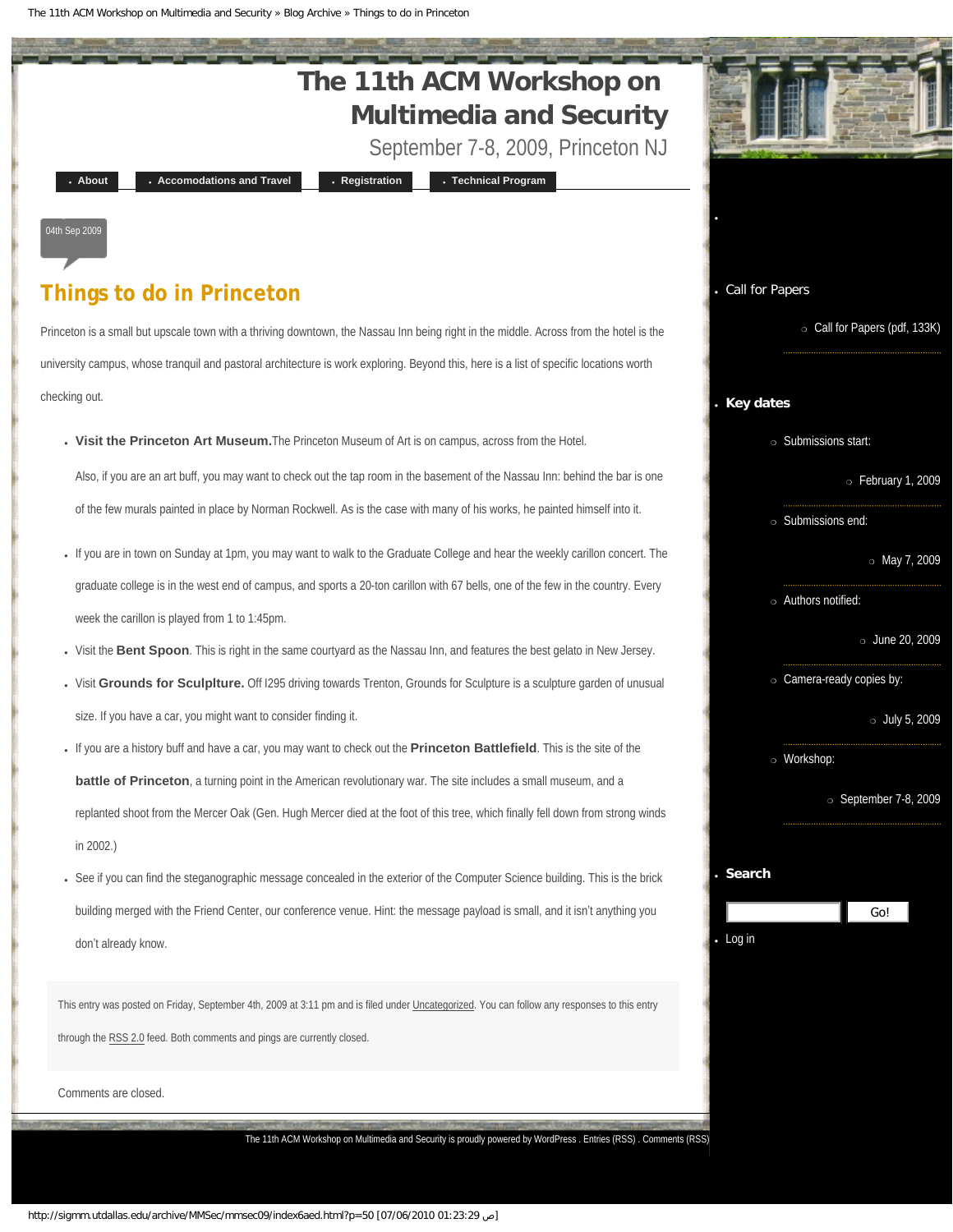<span id="page-14-0"></span>

# **CALL FOR PAPERS 11th ACM Multimedia and Security Workshop September 7-8, 2009, Princeton, New Jersey USA**



**ACM Multimedia and Security Workshop September 7–8, 2009**

### **ORGANIZING COMMITTEE:**

#### **General Chair/ Local Arrangement Chair and Treasurer** Edward W. Felten Professor of Computer Science and Public Affairs Director, *Center for Information Technology Policy Princeton University, USA*

#### **Program Chairs**

Jana Dittmann *Otto-von-Guericke University Magdeburg, Germany*  Jessica Fridrich *SUNY Binghamton, USA*  Scott Craver *SUNY Binghamton, USA*

#### **Program Committee**

Mauro Barni Patrick Bas Patrizio Campisi Scott Craver Gwenael Doerr Alex Halderman Stefan Katzenbeisser Deepa Kundur Heung-Kyu Lee B. S. Manjunath Nasir Memon Fernando Perez-Gonzalez Balakrishnan Prabhakaran Janice Y. Tsai Claus Vielhauer Sviatoslav Voloshynovskiy Min Wu

### **Time Schedule**

Submissions start: February 1, 2009 Submissions end: April 30, 2009 Authors notified: June 20, 2009 Camera ready by: July 5, 2009 Workshop: September 7–8, 2009

**Workshop Website:** [http://www.mmsec09.com](http://www.mmsec2009.com/) The 11th ACM Multimedia and Security Workshop MM&Sec will be held in Princeton, NJ, at Princeton University. Its objective is to identify key future research issues in the areas of multimedia security such as data protection, media forensics, hidden communications and security issues in biometrics---as well as topics in technology policy and legal issues pertaining to multimedia security. We expect the workshop to motivate this research and to establish fruitful relationships with key actors from academia, industry, and government in the US and European and Asian countries. It will consist of invited papers, full papers, short papers, and possibly a rump or a panel session. This event continues a successful series of workshops started in 1998.

### **OBJECTIVES**

• Discussion of emerging technologies in digital multimedia authentication, encryption, identification, fingerprinting, steganography and steganalysis, secure multimedia networking and biometric user authentication

- Identification of critical high impact research problems addressing specified deficiencies in the field of secure multimedia distribution and consumption
- Formulation of target applications of identified technologies in both the commercial, civilian, and military sectors
- Exposition of policy, legal and business issues connected to multimedia security

### **SCOPE AND PAPERS**

Papers addressing issues of secure multimedia processing, transmission, and consumption are welcomed. Both theoretical concepts dealing with fundamental performance issues and application-oriented contributions within this scope will be considered. Software and hardware demos are highly encouraged.

Topics include but are not limited to:

- Multimedia watermarking, fingerprinting and identification
- Multimedia network protection, privacy and security
- Multimedia authentication and encryption
- Secure multimedia system design, protocol security
- Signal processing in the encrypted domain
- Steganography and steganalysis
- Data hiding in biometrics, security issues of biometrics, biometric template protection, security in multimodal and multifactor authentication
- Legal and policy issues as well as their interaction with technological development
- Security evaluation and benchmarks
- Digital media forensics
- Emerging applications
- Practical systems exhibiting data hiding characteristics

In particular, this call for papers requests full papers with a high degree of innovations as well as short papers with interesting improvements of prior art or position papers on new ideas and research directions. Full papers should be 6–10 pages long, short papers 4–6 pages long (ACM format [http://www.acm.org/sigs/](http://www.acm.org/sigs/pubs/proceed/template.html) [pubs/proceed/template.html](http://www.acm.org/sigs/pubs/proceed/template.html)). Accepted papers will be published in the ACM workshop proceedings.

# **Submission Deadline April 30, 2009**

Authors are invited to submit, online, full or short papers by indicating the type of the paper (full/short) in electronic format (PDF or PostScript) to the URL [https://cmt.research.microsoft.com/ACMMMS2009/.](https://cmt.research.microsoft.com/ACMMMS2009/) Create a new user account, login, and follow the submission instructions.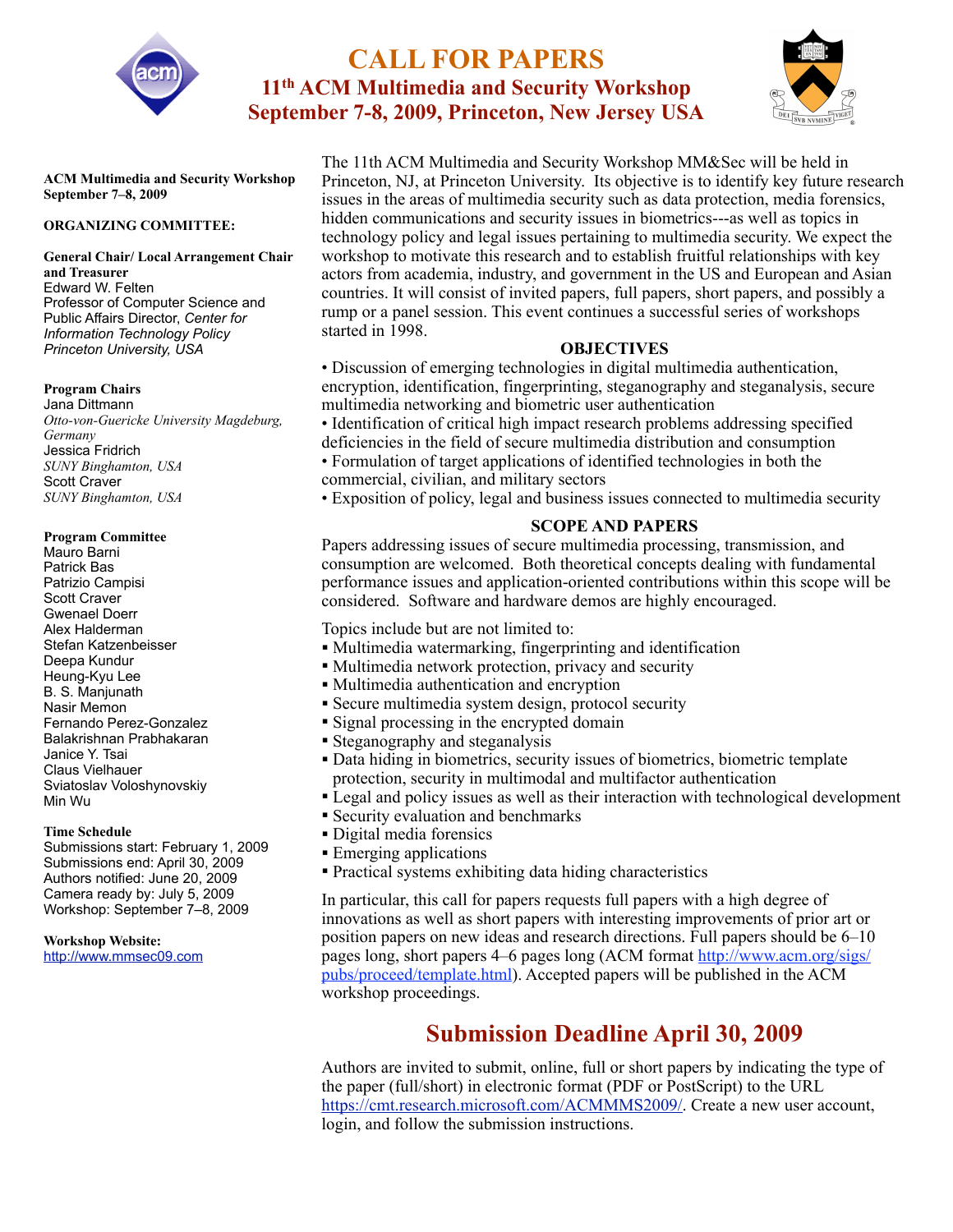The 11th ACM Workshop on Multimedia and Security » Blog Archive » Registration Open

<span id="page-15-0"></span>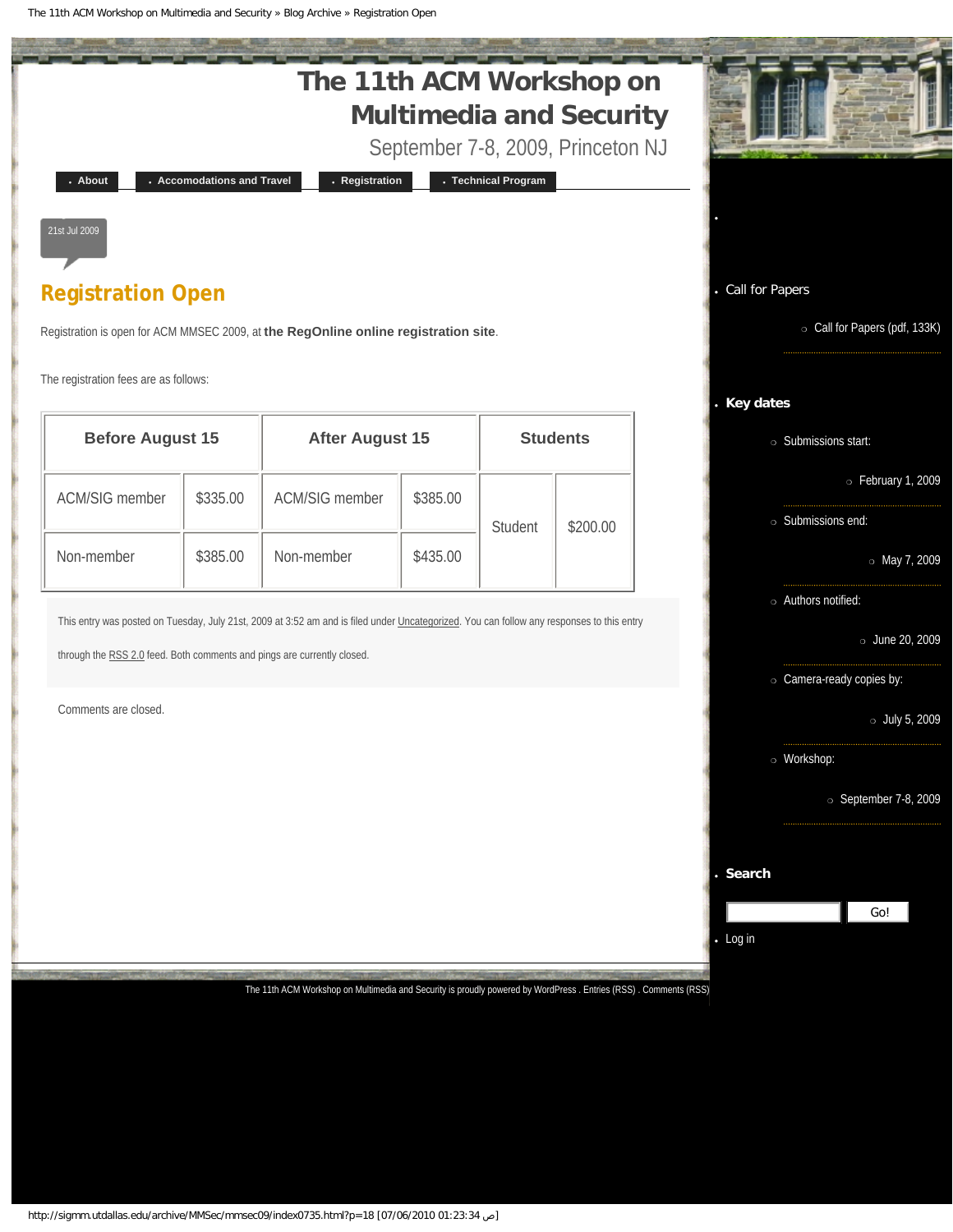<span id="page-16-0"></span>The 11th ACM Workshop on Multimedia and Security » Blog Archive » MM&SEC 2009

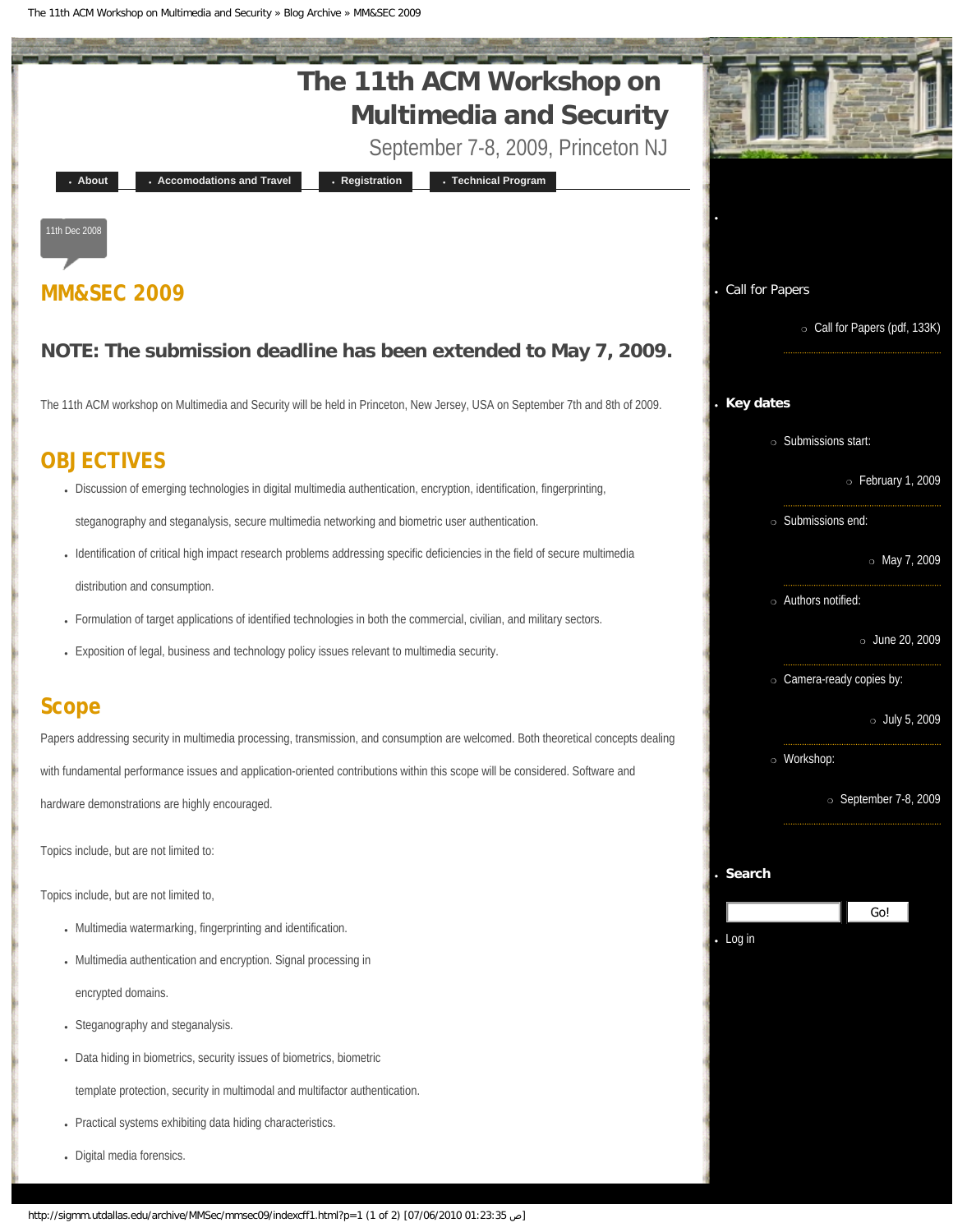- Multimedia network protection, privacy and security.
- Secure multimedia system design, trusted computing, and protocol security.
- Security evaluation and benchmarks.
- Emerging applications.
- Legal and business issues as well as their interaction with

technological development.

• Issues of technology policy and public policy in multimedia security, for example DRM, copyright, privacy, interoperability and accessibility.

# **Paper submission and templates**

The ACM formatting rules and templates can be found at

**<http://www.acm.org/sigs/pubs/proceed/template.html>**. Full papers should be 6–10

pages long, short papers 4–6 pages long.

To submit a paper, visit our submission site at **<https://cmt.research.microsoft.com/ACMMMS2009/>**. Create a new user

account,

login, and follow the submission instructions.

These instructions can also be found on the submissions tab at the top of the page.

This entry was posted on Thursday, December 11th, 2008 at 4:37 am and is filed under [Uncategorized.](#page-18-0) You can follow any responses to this entry

through the [RSS 2.0](http://sigmm.utdallas.edu/archive/MMSec/mmsec09/indexe539.html?feed=rss2&p=1) feed. Both comments and pings are currently closed.

Comments are closed.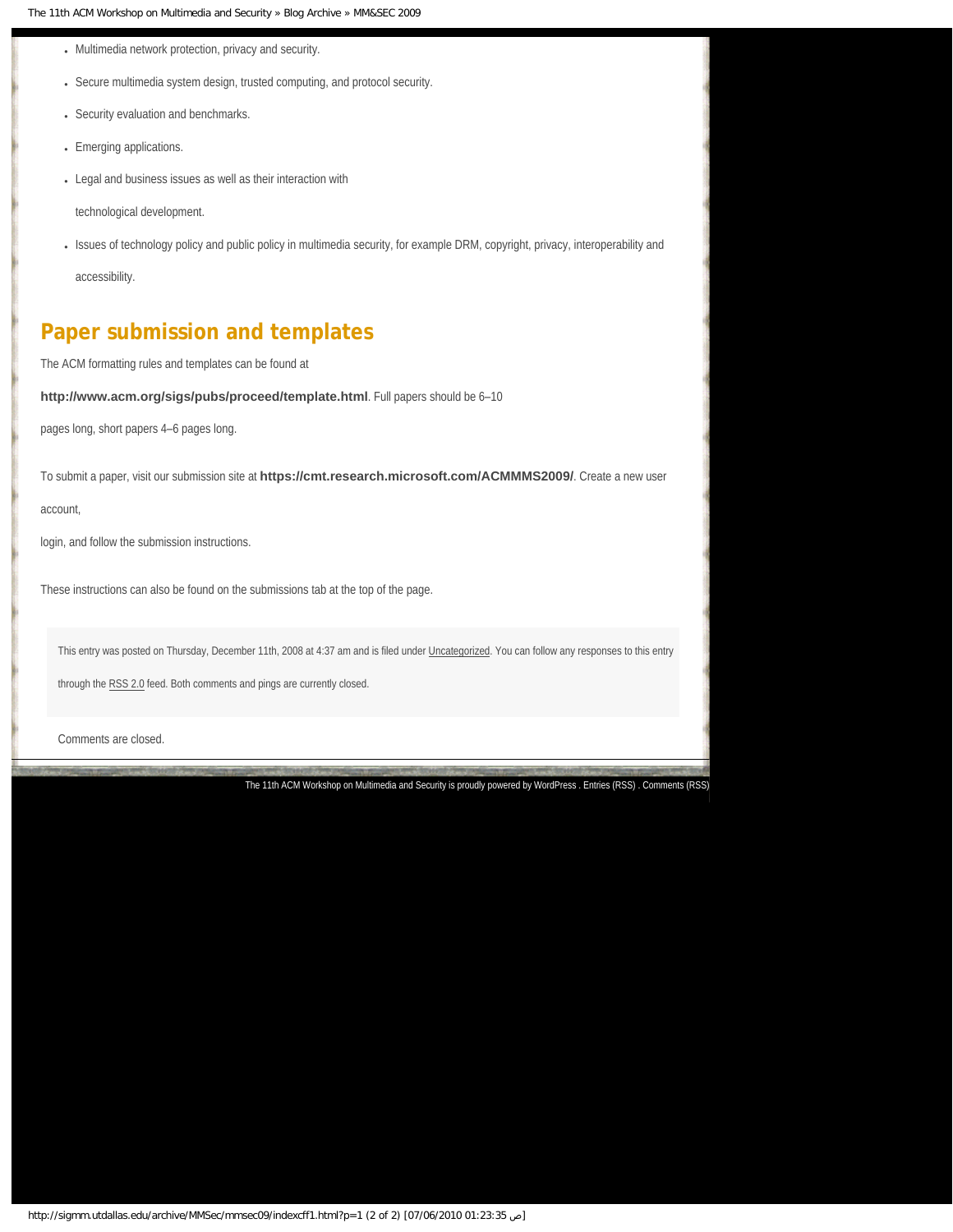The 11th ACM Workshop on Multimedia and Security » Uncategorized

<span id="page-18-0"></span>

● If you are in town on Sunday at 1pm, you may want to walk to the Graduate College and hear the weekly carillon concert. The graduate college is in the west end of campus, and sports a 20-ton carillon with 67 bells, one of the few in the country. Every week the carillon is played from 1 to 1:45pm.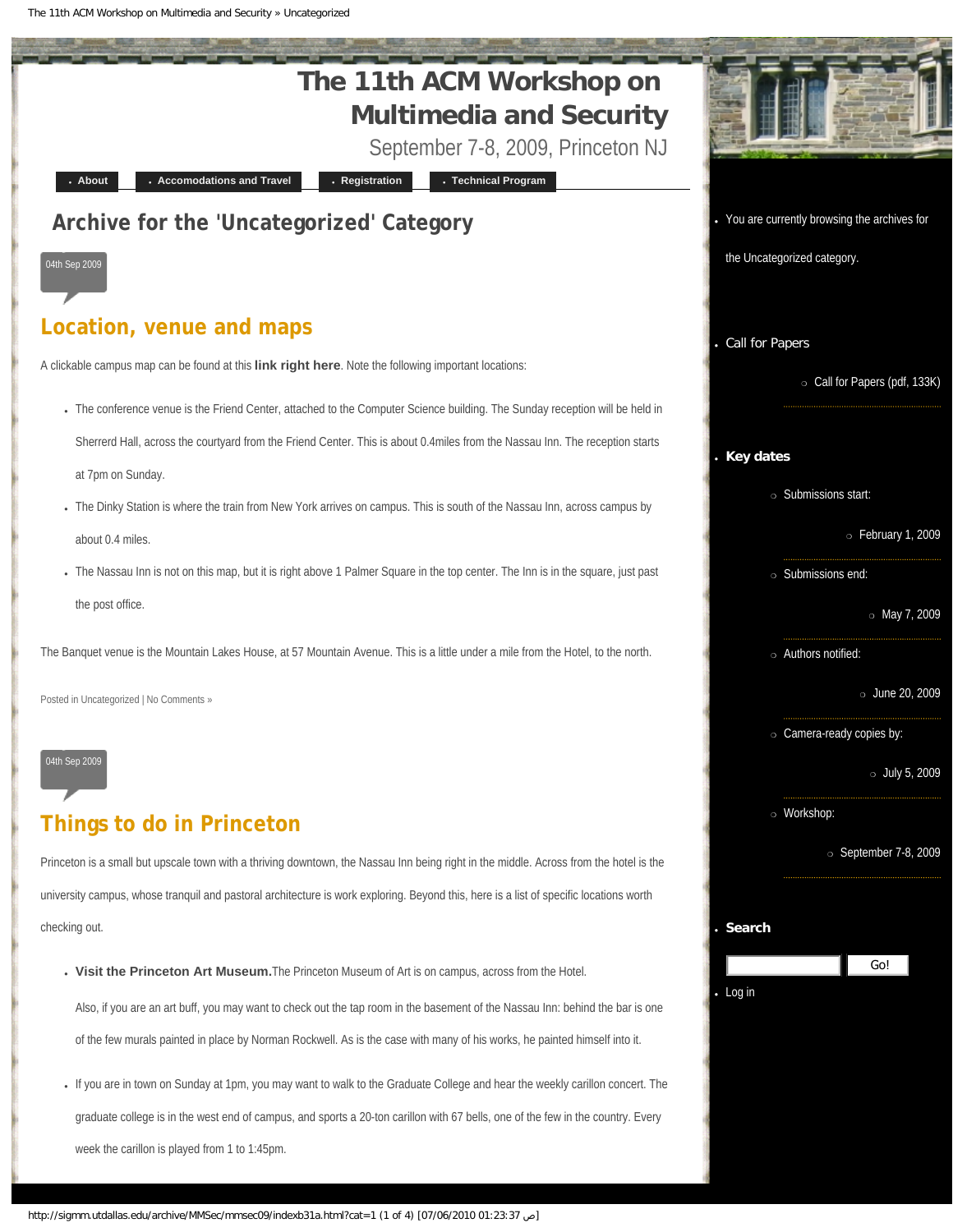- Visit the [Bent Spoon](http://www.thebentspoon.net/). This is right in the same courtyard as the Nassau Inn, and features the best gelato in New Jersey.
- Visit [Grounds for Sculplture.](http://www.groundsforsculpture.org/) Off I295 driving towards Trenton, Grounds for Sculpture is a sculpture garden of unusual size. If you have a car, you might want to consider finding it.
- If you are a history buff and have a car, you may want to check out the **[Princeton Battlefield](http://www.state.nj.us/dep/parksandforests/parks/princeton.html)**. This is the site of the

**[battle of Princeton](http://en.wikipedia.org/wiki/Battle_of_Princeton)**, a turning point in the American revolutionary war. The site includes a small museum, and a

replanted shoot from the Mercer Oak (Gen. Hugh Mercer died at the foot of this tree, which finally fell down from strong winds in 2002.)

• See if you can find the steganographic message concealed in the exterior of the Computer Science building. This is the brick building merged with the Friend Center, our conference venue. Hint: the message payload is small, and it isn't anything you don't already know.

Posted in [Uncategorized](#page-18-0) | [No Comments »](#page-13-0)



# **[Registration Open](#page-15-0)**

Registration is open for ACM MMSEC 2009, at **[the RegOnline online registration site](https://www.regonline.com/63383_127532J)**.

The registration fees are as follows:

| <b>Before August 15</b> |          | <b>After August 15</b> |          | <b>Students</b> |          |
|-------------------------|----------|------------------------|----------|-----------------|----------|
| <b>ACM/SIG member</b>   | \$335.00 | <b>ACM/SIG member</b>  | \$385.00 | Student         | \$200.00 |
| Non-member              | \$385.00 | Non-member             | \$435.00 |                 |          |

Posted in [Uncategorized](#page-18-0) | [No Comments »](#page-15-0)



### **[MM&SEC 2009](#page-16-0)**

**NOTE: The submission deadline has been extended to May 7, 2009.**

The 11th ACM workshop on Multimedia and Security will be held in Princeton, New Jersey, USA on September 7th and 8th of 2009.

# **OBJECTIVES**

• Discussion of emerging technologies in digital multimedia authentication, encryption, identification, fingerprinting,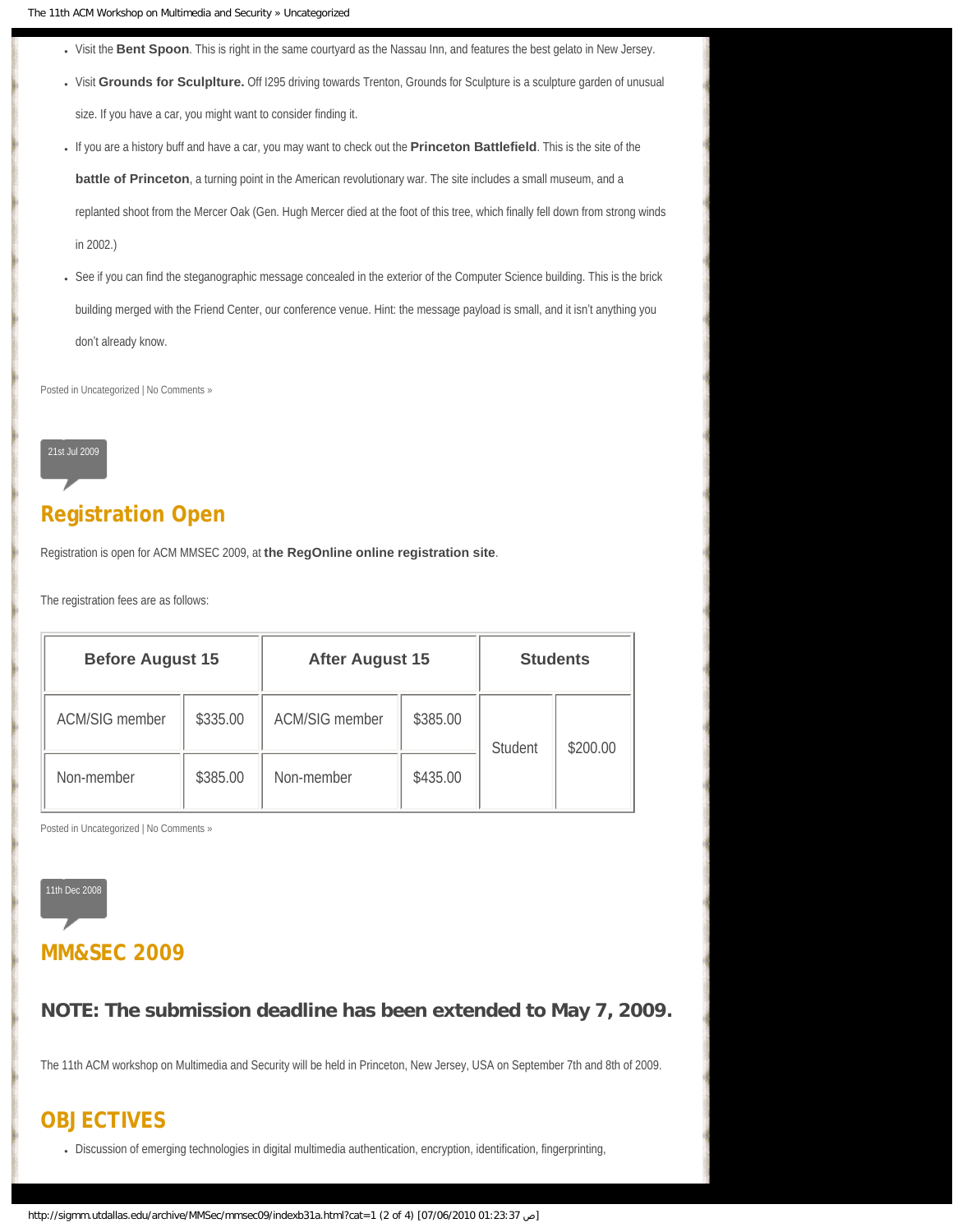steganography and steganalysis, secure multimedia networking and biometric user authentication.

• Identification of critical high impact research problems addressing specific deficiencies in the field of secure multimedia

distribution and consumption.

- Formulation of target applications of identified technologies in both the commercial, civilian, and military sectors.
- Exposition of legal, business and technology policy issues relevant to multimedia security.

### **Scope**

Papers addressing security in multimedia processing, transmission, and consumption are welcomed. Both theoretical concepts dealing

with fundamental performance issues and application-oriented contributions within this scope will be considered. Software and

hardware demonstrations are highly encouraged.

Topics include, but are not limited to:

Topics include, but are not limited to,

- Multimedia watermarking, fingerprinting and identification.
- Multimedia authentication and encryption. Signal processing in

encrypted domains.

- Steganography and steganalysis.
- Data hiding in biometrics, security issues of biometrics, biometric

template protection, security in multimodal and multifactor authentication.

- Practical systems exhibiting data hiding characteristics.
- Digital media forensics.
- Multimedia network protection, privacy and security.
- Secure multimedia system design, trusted computing, and protocol security.
- Security evaluation and benchmarks.
- Emerging applications.
- Legal and business issues as well as their interaction with

technological development.

● Issues of technology policy and public policy in multimedia security, for example DRM, copyright, privacy, interoperability and

accessibility.

# **Paper submission and templates**

The ACM formatting rules and templates can be found at

**<http://www.acm.org/sigs/pubs/proceed/template.html>**. Full papers should be 6–10

pages long, short papers 4–6 pages long.

To submit a paper, visit our submission site at **<https://cmt.research.microsoft.com/ACMMMS2009/>**. Create a new user

account,